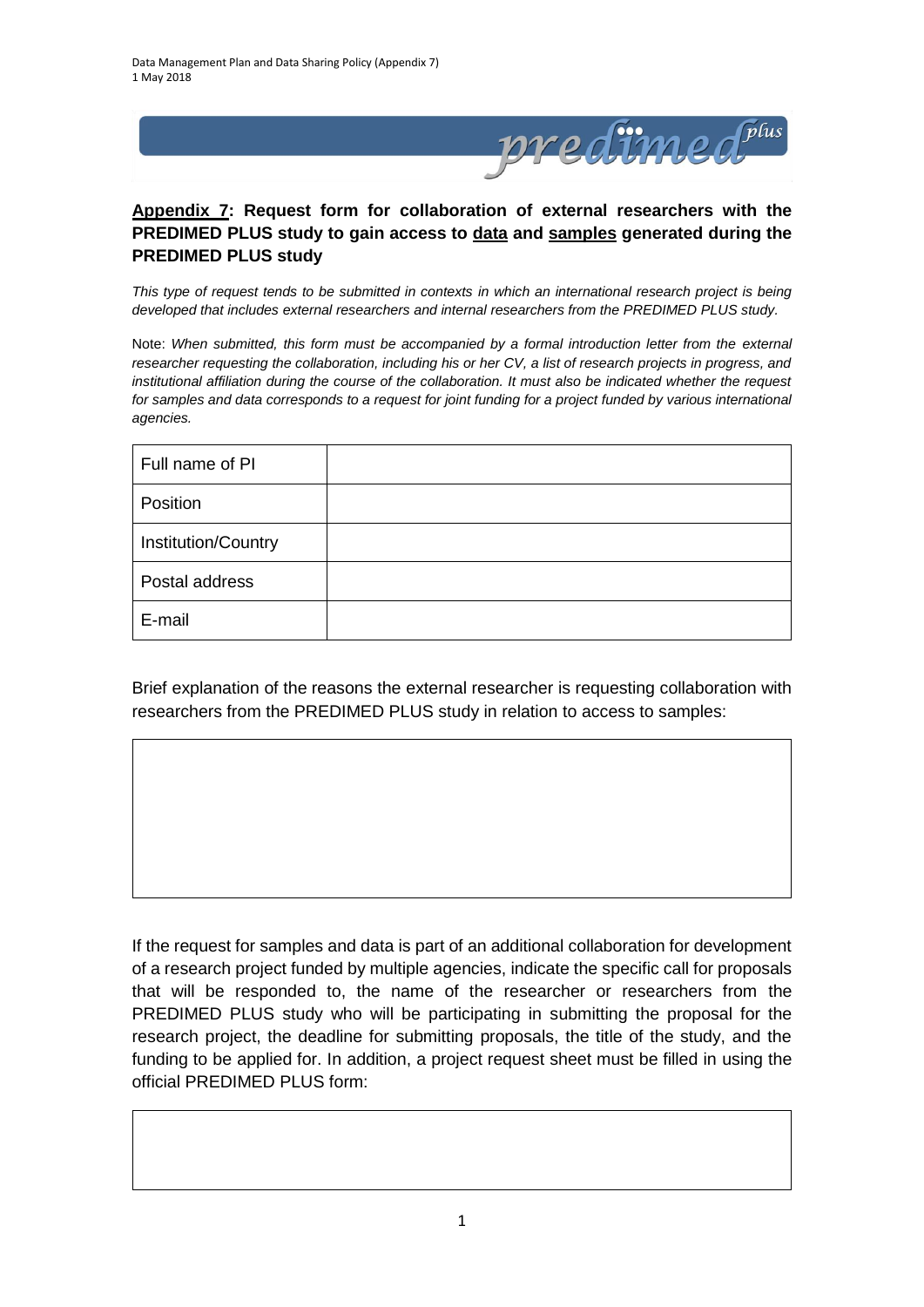Type of study that would be undertaken, hypothesis and objectives, and sample size:

Description of the data requested from among the data already obtained in relation to the PREDIMED PLUS study, and description of the additional data that would be generated:

List the types of samples requested, the quantity of sample required, the concentration, the transport conditions, the technique that will be used for taking measurements, the data that will be generated, the metadata, how the file with the results will be transferred, the terms and conditions for collaboration, the estimated time required for the determinations, and the duration of the study:

The requesting researcher commits to adhering to the *Guide for External Researchers Requesting Data and Sample Sharing Collaboration with the PREDIMED PLUS Study* (**Appendix 8**) and:

*The undersigned PI hereby commits to respecting the following principles*: